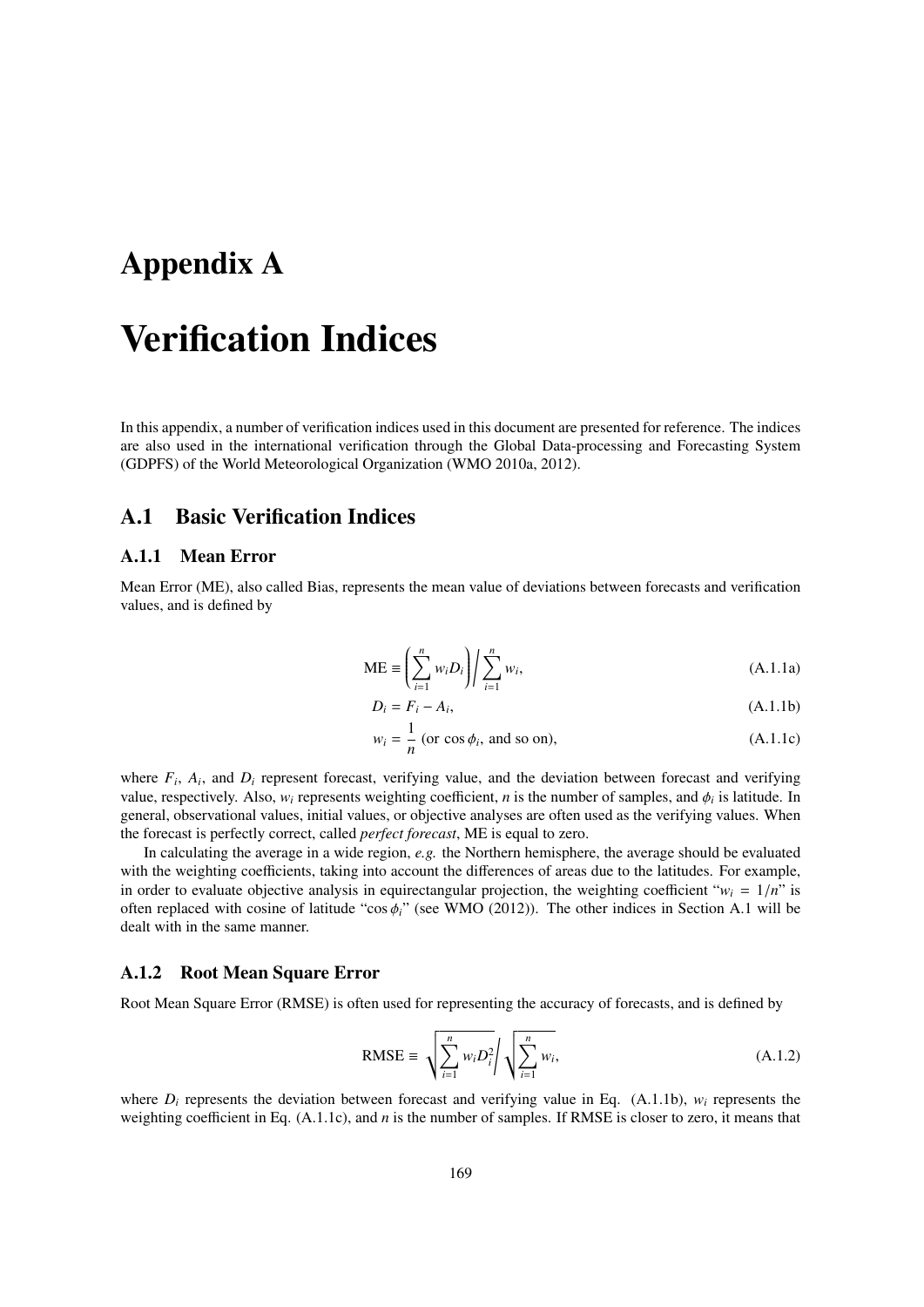the forecasts are closer to the verifying values. For perfect forecast, RMSE is equal to zero. By separating the components of ME and random error, RMSE is expressed as follows:

$$
RMSE2 = ME2 + \sigmae2,
$$
 (A.1.3)

where  $\sigma_e$  represents Standard Deviation (SD) for the deviation  $D_i$ , and is given by

$$
\sigma_e^2 = \left(\sum_{i=1}^n w_i (D_i - \text{ME})^2\right) \bigg| \sum_{i=1}^n w_i.
$$
\n(A.1.4)

# A.1.3 Anomaly Correlation Coefficient

Anomaly Correlation Coefficient (ACC) is one of the most widely used measures in the verification of spatial fields (Jolliffe and Stephenson 2003), and is the correlation between anomalies of forecasts and those of verifying values with the reference values, such as climatological values. ACC is defined as follows:

$$
\text{ACC} \equiv \frac{\sum_{i=1}^{n} w_i (f_i - \overline{f})(a_i - \overline{a})}{\sqrt{\sum_{i=1}^{n} w_i (f_i - \overline{f})^2 \sum_{i=1}^{n} w_i (a_i - \overline{a})^2}}, \quad (-1 \le \text{ACC} \le 1), \tag{A.1.5}
$$

where *n* is the number of samples, and  $f_i$ ,  $f$ ,  $a_i$  and  $\overline{a}$  are given by the following equations:

$$
f_i = F_i - C_i, \quad \overline{f} = \left(\sum_{i=1}^n w_i f_i\right) \middle| \sum_{i=1}^n w_i,
$$
\n(A.1.6a)

$$
a_i = A_i - C_i, \quad \overline{a} = \left(\sum_{i=1}^n w_i a_i\right) \middle| \sum_{i=1}^n w_i,
$$
\n(A.1.6b)

where  $F_i$ ,  $A_i$ , and  $C_i$  represent forecast, verifying value, and reference value such as climatological value, respectively. Also, f is the mean of  $f_i$ ,  $\bar{a}$  is the mean of  $a_i$ , and  $w_i$  represents the weighting coefficient in Eq. (A.1.1c). If the variation pattern of the anomalies of forecast is perfectly coincident with that of the anomalies of verifying value, ACC will take the maximum value of 1. In turn, if the variation pattern is completely reversed, ACC takes the minimum value of -1.

#### A.1.4 Ensemble Spread

Ensemble Spread is a familiar measure which represents the degree of the forecast uncertainty in the ensemble forecast. It is the standard deviation of the ensembles, and is defined by

Ensemble Spread 
$$
\equiv \sqrt{\frac{1}{N} \sum_{i=1}^{N} \left( \frac{1}{M} \sum_{m=1}^{M} (F_{m,i} - \bar{F}_{i})^{2} \right)},
$$
 (A.1.7)

where *M* is the number of ensemble members, *N* is the number of samples,  $F_{m,i}$  represents the forecast of the *m*th member, and  $\bar{F}_i$  is the ensemble mean, defined by

$$
\bar{F}_i \equiv \frac{1}{M} \sum_{m=1}^{M} F_{m,i}.
$$
\n(A.1.8)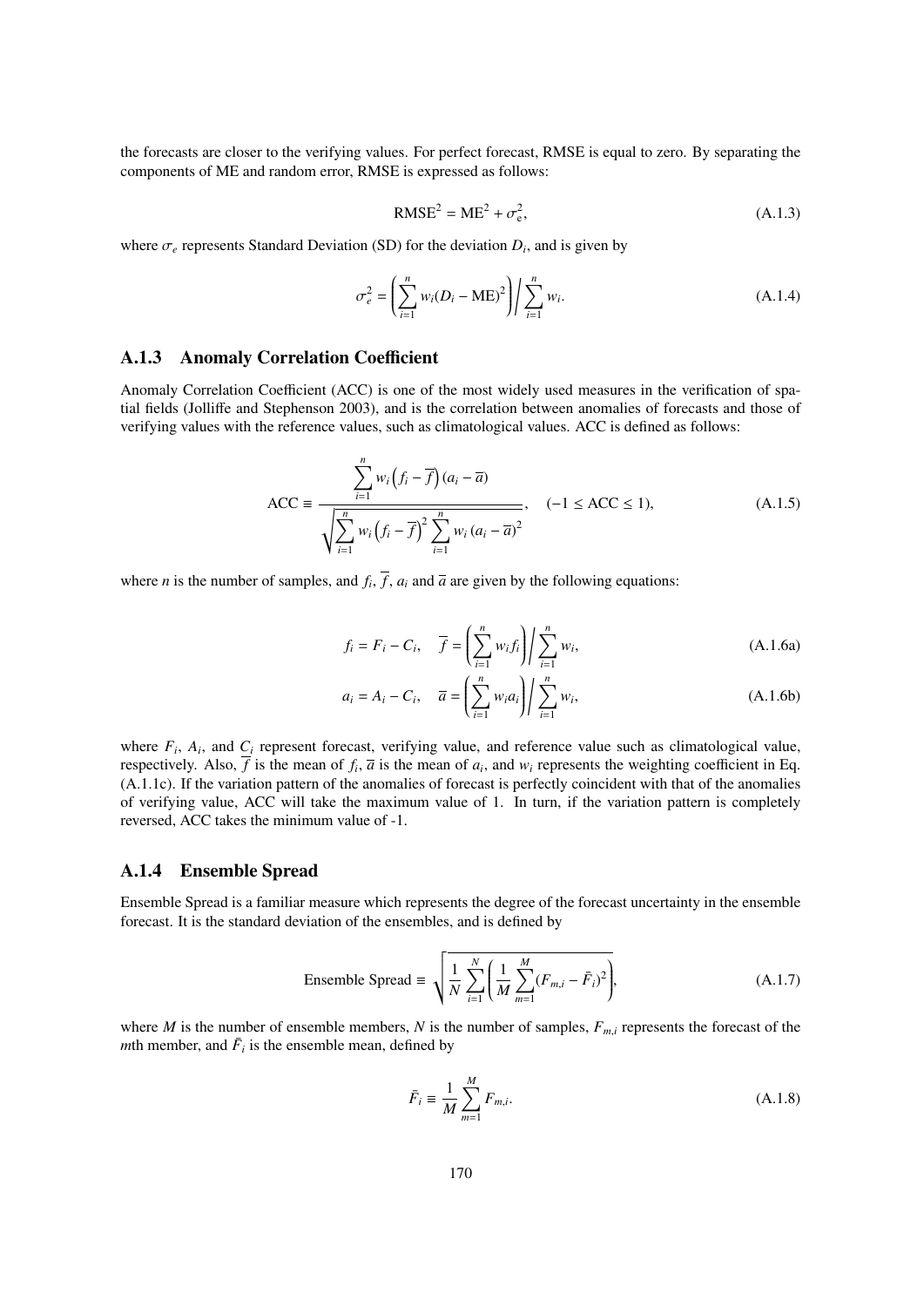Table A.2.1: Schematic contingency table for categorical forecasts of a binary event. The numbers of outcomes in each category are indicated by *FO*, *FX*, *XO* and *XX*, and *N* is the total number of events.

|                | Observed       | Not Observed               | Total     |
|----------------|----------------|----------------------------|-----------|
| Forecasted     | FO<br>(hits)   | FX.<br>(false alarms)      | $FO + FX$ |
| Not Forecasted | XO<br>(misses) | XX<br>(correct rejections) | $XO + XX$ |
| Total          | M              | X                          | N         |

# A.1.5 S1 Score

S1 Score is often used to measure the degree of error in the depiction of forecast pressure field, and is defined by

$$
S1 \equiv 100 \times \frac{\sum_{i=1}^{n} w_i \left\{ |\partial_x D_i| + |\partial_y D_i| \right\}}{\sum_{i=1}^{n} w_i \left[ \max \left( |\partial_x F_i|, |\partial_x A_i| \right) + \max \left( |\partial_y F_i|, |\partial_y A_i| \right) \right]},
$$
(A.1.9)

where  $F_i$  and  $A_i$  represent forecast and verifying value, respectively.  $D_i$  is the deviation between forecast and verifying value in Eq.  $(A.1.1b)$ ,  $w_i$  is the weighting coefficient in Eq.  $(A.1.1c)$ , and the subscript x or y denotes the differential with respect to x or y, as shown in the forms:

$$
\partial_x X = \frac{\partial X}{\partial x}, \quad \partial_y X = \frac{\partial X}{\partial y}.
$$
\n(A.1.10)

The lower S1 Score is, the better the forecast is.

# A.2 Verification Indices for Categorical Forecasts

Many meteorological phenomena can be regarded as simple binary events, and forecasts or warnings for these events are often issued as unqualified statement that they will or will not take place (Jolliffe and Stephenson 2003). In the verification of the forecasts for binary events, the outcomes for an event on the targeted phenomenon are distinguished in terms of the correspondence between forecasts and observations, using  $2 \times 2$ contingency table as shown in Table A.2.1.

# A.2.1 Contingency Table

In the contingency table, the categorical forecasts of a binary event are divided into four possible outcomes, namely, hits, false alarms, misses, and correct rejections (or correct negatives). The numbers of the possible outcomes are indicated with the notations, *FO*, *FX*, *XO*, and *XX*, respectively. The total number of events is the sum of numbers of all outcomes, given by  $N = FO + FX + XO + XX$ . The numbers of observed events and not observed events are  $M = FO + XO$ , and  $X = FX + XX$ , respectively.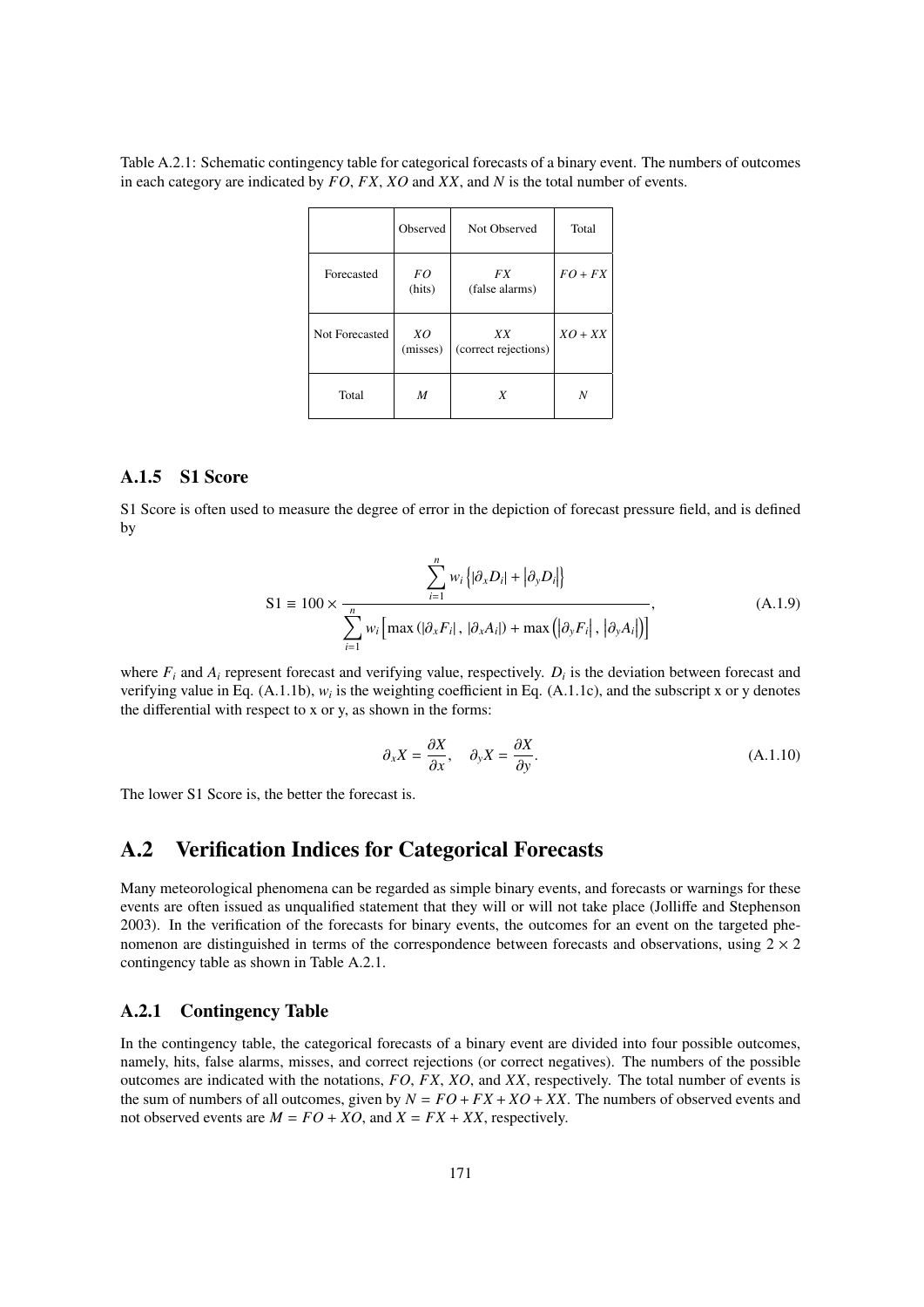# A.2.2 Proportion Correct

Proportion Correct (PC) is the ratio of the number of correct events *FO* + *XX* to the total number of events *N*, and is defined by

$$
PC \equiv \frac{FO + XX}{N}, \qquad (0 \le PC \le 1). \tag{A.2.1}
$$

The larger PC means the higher accuracy of the forecasts.

# A.2.3 False Alarm Ratio

False Alarm Ratio (FAR) is the ratio of the number of false alarm events *FX* to the number of forecasted events  $FO + FX$ , and is defined by

$$
FAR \equiv \frac{FX}{FO + FX}, \qquad (0 \leq FAR \leq 1). \tag{A.2.2}
$$

The smaller FAR is, the less the number of false alarm events is. In some cases, the total number *N* is used as the denominator in Eq.  $(A.2.2)$ , instead of  $FO + FX$ .

#### A.2.4 Undetected Error Rate

Undetected Error Rate (Ur) is the ratio of the number of miss events *XO* to the number of observed events *M*, and is defined by

$$
Ur \equiv \frac{XO}{M}, \qquad (0 \le Ur \le 1). \tag{A.2.3}
$$

The smaller Ur is, the less the number of miss events is. In some cases, the total number *N* is used as the denominator in Eq. (A.2.3), instead of *M*.

# A.2.5 Hit Rate

Hit Rate (Hr) is the ratio of the number of hit events *FO* to the number of observed events *M*, and is defined by

$$
Hr \equiv \frac{FO}{M}, \qquad (0 \le Hr \le 1). \tag{A.2.4}
$$

The larger Hr is, the less the number of miss events is. Hit Rate is used for the plot of ROC curve, described in Subsection A.3.5.

# A.2.6 False Alarm Rate

False Alarm Rate (Fr) is the ratio of the number of false alarm events *FX* to the number of not observed events *X*, and is defined by

$$
\text{Fr} \equiv \frac{FX}{X}, \qquad (0 \le \text{Fr} \le 1). \tag{A.2.5}
$$

The smaller Fr means that the number of false alarm events is less and the accuracy of the forecasts is higher. It is noted that the denominator of False Alarm Rate is different from that of False Alarm Ratio (see Subsection A.2.3). False Alarm Rate is also used for the plotting of the ROC curve, described in Subsection A.3.5.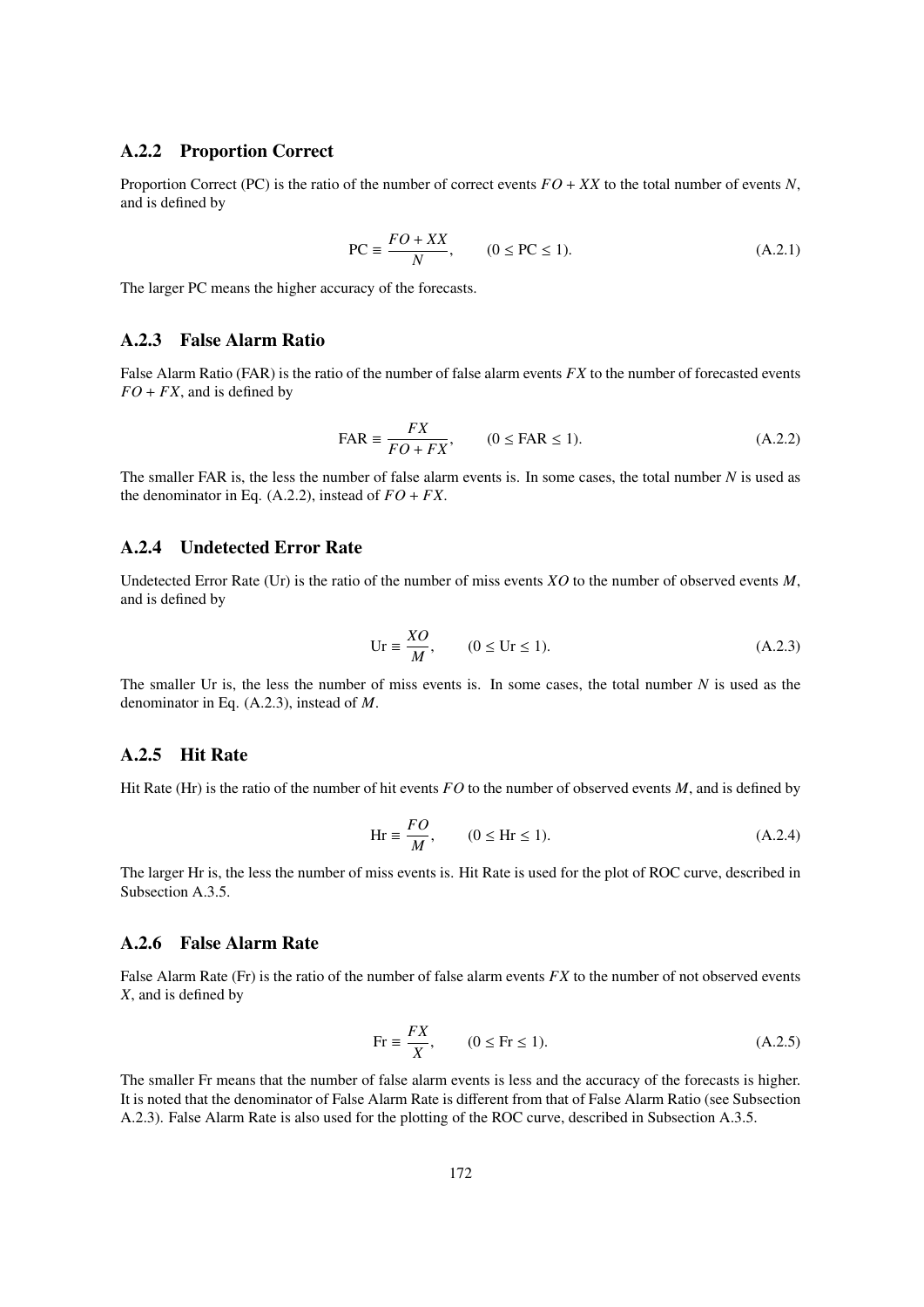# A.2.7 Bias Score

Bias Score (BI) is the ratio of the number of forecasted events *FO* + *FX* to the number of observed events *M*, and is defined by

$$
BI \equiv \frac{FO + FX}{M}, \qquad (0 \leq BI). \tag{A.2.6}
$$

If the number of forecasted events  $FO + FX$  is equal to the number of observed events *M*, BI will be unity. If BI is larger than unity, the frequency of events is overestimated. Conversely, if BI is smaller than unity, the frequency of events is underestimated.

# A.2.8 Climatological Relative Frequency

Climatological Relative Frequency (P*c*) is the probability of occurrence of the events estimated from the samples, and is defined by

$$
P_c \equiv \frac{M}{N},\tag{A.2.7}
$$

where *M* is the number of observed events to occur, and *N* is the total number of events. P*<sup>c</sup>* is derived from the number of observed events, and independent of the accuracy of forecast.

# A.2.9 Threat Score

Threat Score (TS) is the index focused on the hit event. TS is the ratio of the number of hit events *FO* to the number of events except for the correct rejections events  $FO + FX + XO$ , and is defined by

$$
TS \equiv \frac{FO}{FO + FX + XO}, \qquad (0 \le TS \le 1). \tag{A.2.8}
$$

If the number of observed events is extremely small, i.e.  $N \gg M$ , and  $XX \gg FO$ , *FX*, or *XO*, Proportion Correct (PC) will be close to unity because of the the major contribution from the number of not observed events. TS is applicable to validate the accuracy of forecasts without the contribution from the correct rejections events. The accuracy of forecasts is higher as TS approaches to the maximum value of unity. TS is often affected by Climatological Relative Frequency, so that it is not applicable to compare the accuracy of forecasts validated under different conditions. In order to avoid this problem, Equitable Threat Score is often used for the validation.

#### A.2.10 Equitable Threat Score

Equitable Threat Score (ETS) is similar to the threat score, but removed the contribution from hits by chance in *random forecast*, and is defined by

$$
ETS \equiv \frac{FO - S_f}{FO + FX + XO - S_f}, \qquad (-\frac{1}{3} \le ETS \le 1), \tag{A.2.9}
$$

and

$$
S_f = P_c(FO + FX), \quad P_c = \frac{M}{N},\tag{A.2.10}
$$

where  $P_c$  is Climatological Relative Frequency, and  $S_f$  is the number of hit events in being forecasted randomly at *FO*+ *FX* times. The closer to the maximum value of unity, the higher the accuracy of forecast is. In the case of random forecast, ETS is zero. ETS has the minimum value of −1/3, if *FO* = *XX* = 0 and *FX* = *XO* = *N*/2.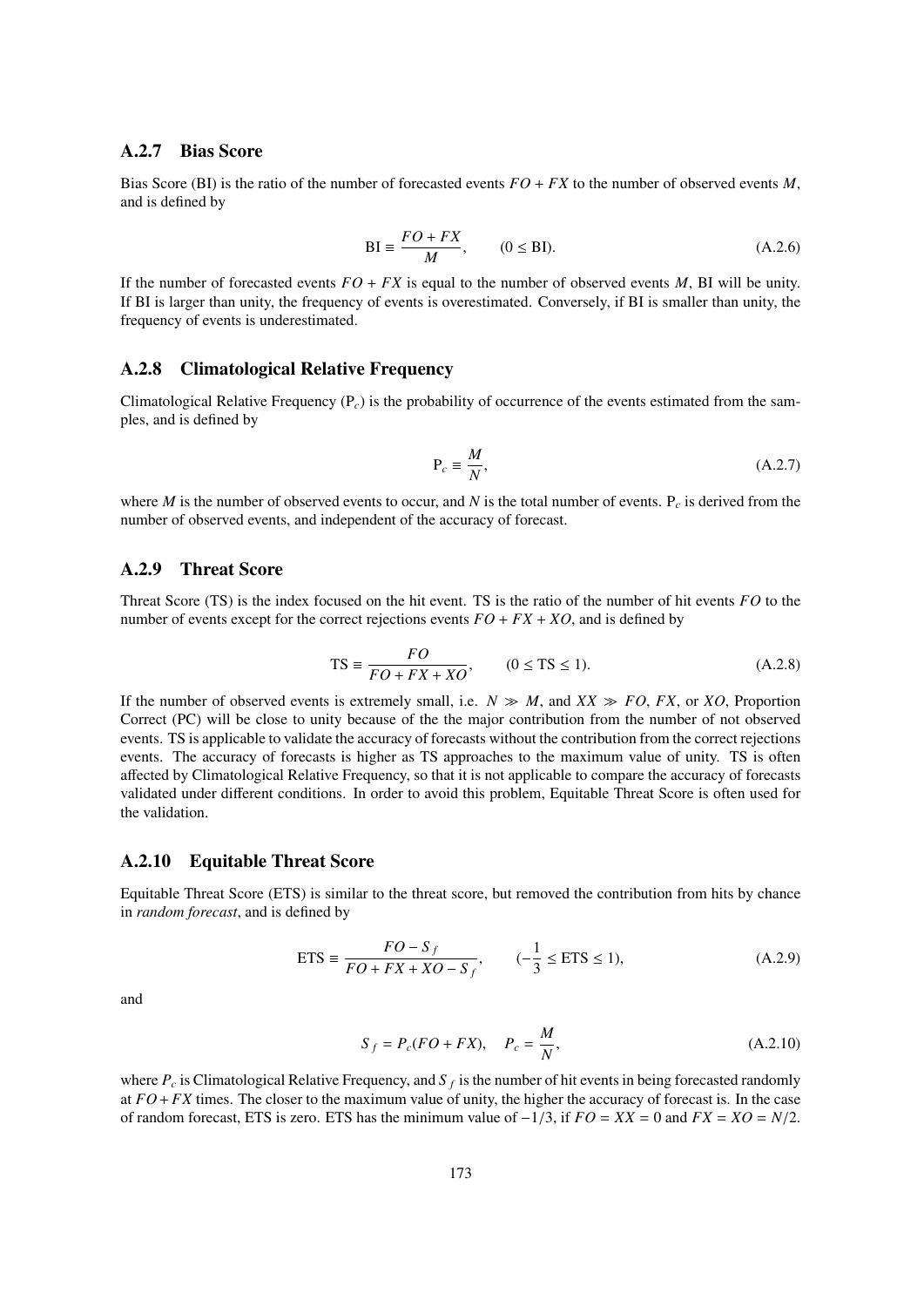#### A.2.11 Skill Score

Skill Score, also called Heidke Skill Score, is used to remove the effect of the difficulties in individual forecasts, taking in to account the number of correct events in random forecast estimated from climatological probabilities, and defined by

$$
Skill \equiv \frac{FO + XX - S}{N - S}, \qquad (-1 \le Skill \le 1), \tag{A.2.11}
$$

$$
S = P_c(FO + FX) + Px_c(XO + XX), \tag{A.2.12}
$$

and

$$
P_c = \frac{M}{N}, \quad P x_c = \frac{X}{N} = 1 - P_c,
$$
 (A.2.13)

where  $P_c$  and  $Px_c$  are the climatological relative frequencies of observed events and not observed events in random forecast, respectively. The closer to the maximum value of unity, the higher the accuracy of forecast is. Skill score is zero in random forecast and unity in perfect forecast. Skill score has the minimum value of −1, if *FO* = *XX* = 0 and *FX* = *XO* = *N*/2.

# A.3 Verification Indices for Probability Forecasts

#### A.3.1 Brier Score

Brier Score (BS) is a basic verification index for the probability forecasts, and is defined by

$$
BS \equiv \frac{1}{N} \sum_{i=1}^{N} (p_i - a_i)^2, \quad (0 \le BS \le 1), \tag{A.3.1}
$$

where  $p_i$  is the forecast probability of occurrence of an event ranging from 0 to 1 in probability forecasts,  $a_i$ indicates the observations with binary values, i.e. 1 for observed or 0 for not observed, and *N* is the number of samples. The smaller BS is, the higher the accuracy of forecasts is. In the perfect forecast, BS has the minimum value of 0 for the deterministic forecast, in which  $p_i$  is equal to 0 or 1.

Brier Score for *climatological forecast* (BS<sub>*c*</sub>), in which the climatological relative frequency  $P_c = M/N$  is always used as the forecast probability  $p_i$ , is defined by

$$
BS_c \equiv P_c(1 - P_c),\tag{A.3.2}
$$

Since the Brier Score is influenced by the climatological frequency of the event in the verification sample, it is not applicable to compare the accuracy of the forecast with different sets of samples and/or different phenomena. For example, BS<sub>*c*</sub> can be different with the different value of  $P_c$  even if the forecast method is same such as climatological forecast, because of its dependence on *Pc*. In order to reduce this effect, Brier Skill Score is often used for the verification with the improvement from the climatological forecast (see Subsection A.3.2).

#### A.3.2 Brier Skill Score

Brier Skill Score (BSS) is an index based on the Brier Score, indicating the degree of forecast improvements in reference to climatological forecast. BSS is defined by

$$
BSS \equiv \frac{BS_c - BS}{BS_c}, \quad (BSS \le 1), \tag{A.3.3}
$$

where BS is Brier Score, and BS<sub>c</sub> is the Brier Score for climatological forecast. BSS is unity for perfect forecast, and zero for the climatological forecast. BSS has a negative value if the forecast error is more than that of climatological forecast.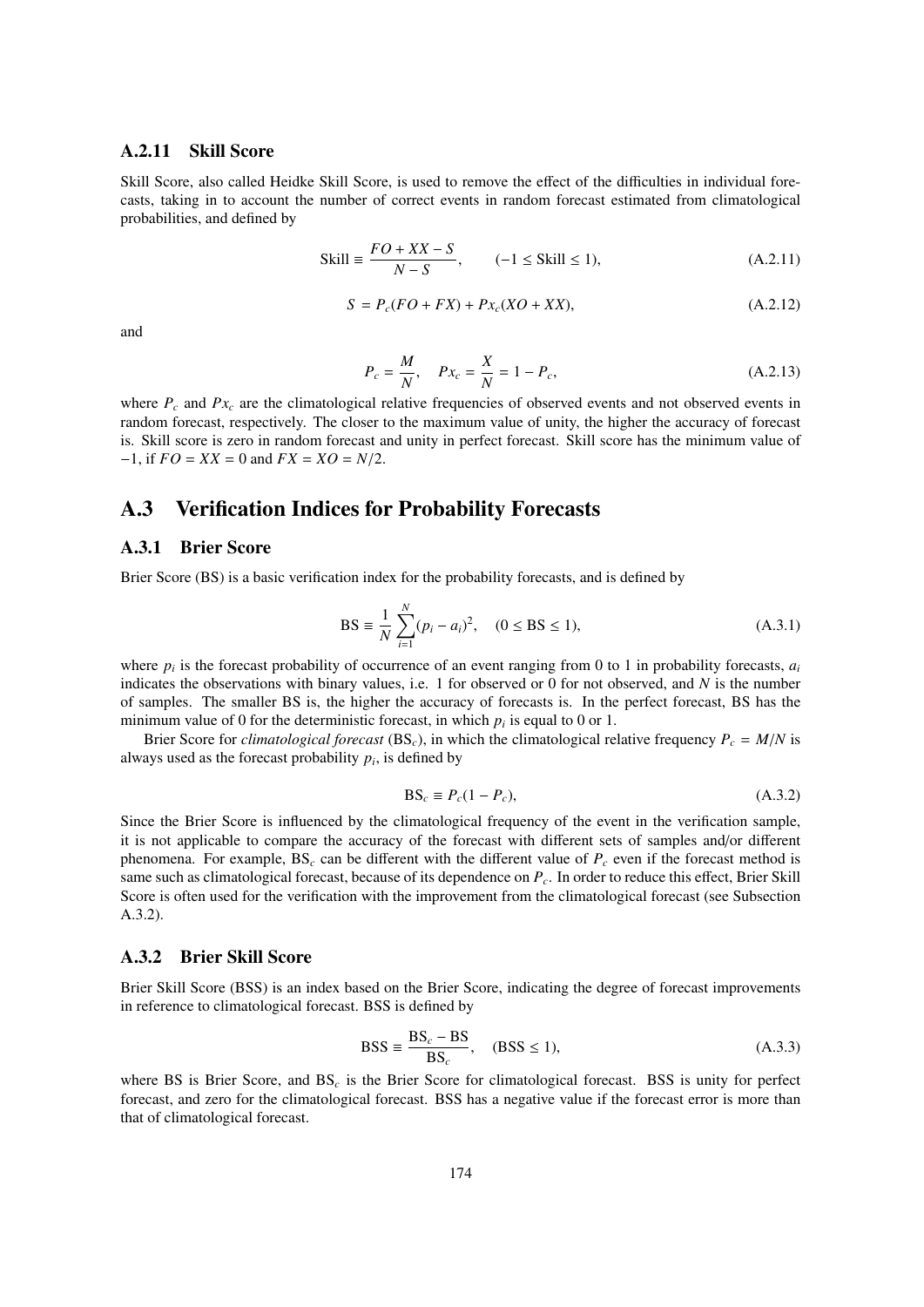#### A.3.3 Murphy's Decompositions

In order to provide a deeper insight on the relation between Brier Score (BS) and the properties of the probability forecasts, Murphy (1973) decomposed the Brier Score into three terms, i.e. reliability, resolution, and uncertainty. This is called Murphy's Decompositions.

Consider the probability of forecasts classified to *L* intervals. Let the sample number in the *l*th interval be *N<sub>l</sub>*, and also the number of observed events in *N<sub>l</sub>* be *M<sub>l</sub>*. It follows that  $N = \sum_{l=1}^{L} N_l$  and  $M = \sum_{l=1}^{L} M_l$ . Therefore, BS can be represented with Murphy's Decompositions as follows:

$$
BS = Reliability - Resolution + Uncertainty,
$$
\n
$$
(A.3.4a)
$$

Reliability = 
$$
\sum_{l=1}^{L} \left( p_l - \frac{M_l}{N_l} \right)^2 \frac{N_l}{N},
$$
 (A.3.4b)

$$
\text{Resolution} = \sum_{l=1}^{L} \left( \frac{M}{N} - \frac{M_l}{N_l} \right)^2 \frac{N_l}{N},\tag{A.3.4c}
$$

Uncertainty = 
$$
\frac{M}{N} \left( 1 - \frac{M}{N} \right)
$$
, (A.3.4d)

where  $p_l$  is the representative value in the *l*th interval of the predicted probability. Reliability becomes the minimum value of zero when  $p_l$  is equal to the relative frequency of the observed events  $M_l/N_l$ . If the distance between  $M/N$  (=  $P_c$ ) and  $M_l/N_l$  is longer, Resolution will have a large value. Uncertainty depends on the observed events, regardless of forecast methods. When  $P_c = 0.5$ , Uncertainty will have the maximum value of 0.25. Uncertainty is equal to the Brier Score for climatological forecast (BS*c*). In this regard, Brier Skill Score (BSS) can be written as

$$
BSS = \frac{\text{Resolution} - \text{Reliability}}{\text{Uncertainty}}.
$$
 (A.3.5)

# A.3.4 Reliability Diagram

The performance for the probability forecasts is often evaluated using Reliability Diagram, also called Attributes Diagram, which is a chart with the relative frequencies of observed events *P*obs as the ordinate and the probability of the forecasted events to occur  $P_{\text{fcst}}$  as abscissa, as shown in Figure A.3.1. The plot is generally displayed as a curve, called Reliability Curve.

The properties of Reliability Curve can be related to Reliability and Resolution in Murphy's Decompositions. Contribution to Reliability (or Resolution) for each value of  $P_{\text{fest}}$  is associated with the squared distance from a point on Reliability Curve to the line  $P_{obs} = P_{fest}$  (or  $P_{obs} = P_c$ ), and is derived from its weighted mean using the number of samples as weights. The contributions are the same for both Reliability and Resolution on the line  $P_{obs} = (P_{fest} + P_c)/2$ , called no-skill line, and the contribution to Brier Score becomes zero on this line. The gray meshed area surrounded by the no-skill line, the line  $P_{\text{fest}} = P_c$  and the axes in Figure A.3.1 indicates the area with positive contributions to BSS, since the contribution to Reliability is larger than that to Resolution. For further details on Reliability Diagram, please refer to Wilks (2006).

In the climatological forecast (see Subsection A.3.1) as the special case, the Reliability Curve corresponds to a point  $(P_{\text{fest}}, P_{\text{obs}}) = (P_c, P_c)$ . The probability forecasts which indicate the following properties will have higher accuracy.

- Reliability Curve is close to the linear line  $P_{obs} = P_{fest}$  (Reliability is close to zero),
- Points with the large number of samples on Reliability Curve is distributed apart from the point of the climatological forecast ( $P_{\text{fest}}$ ,  $P_{\text{obs}}$ ) = ( $P_c$ ,  $P_c$ ) (around the lower left or the upper right in Reliability Diagram), with higher Resolution.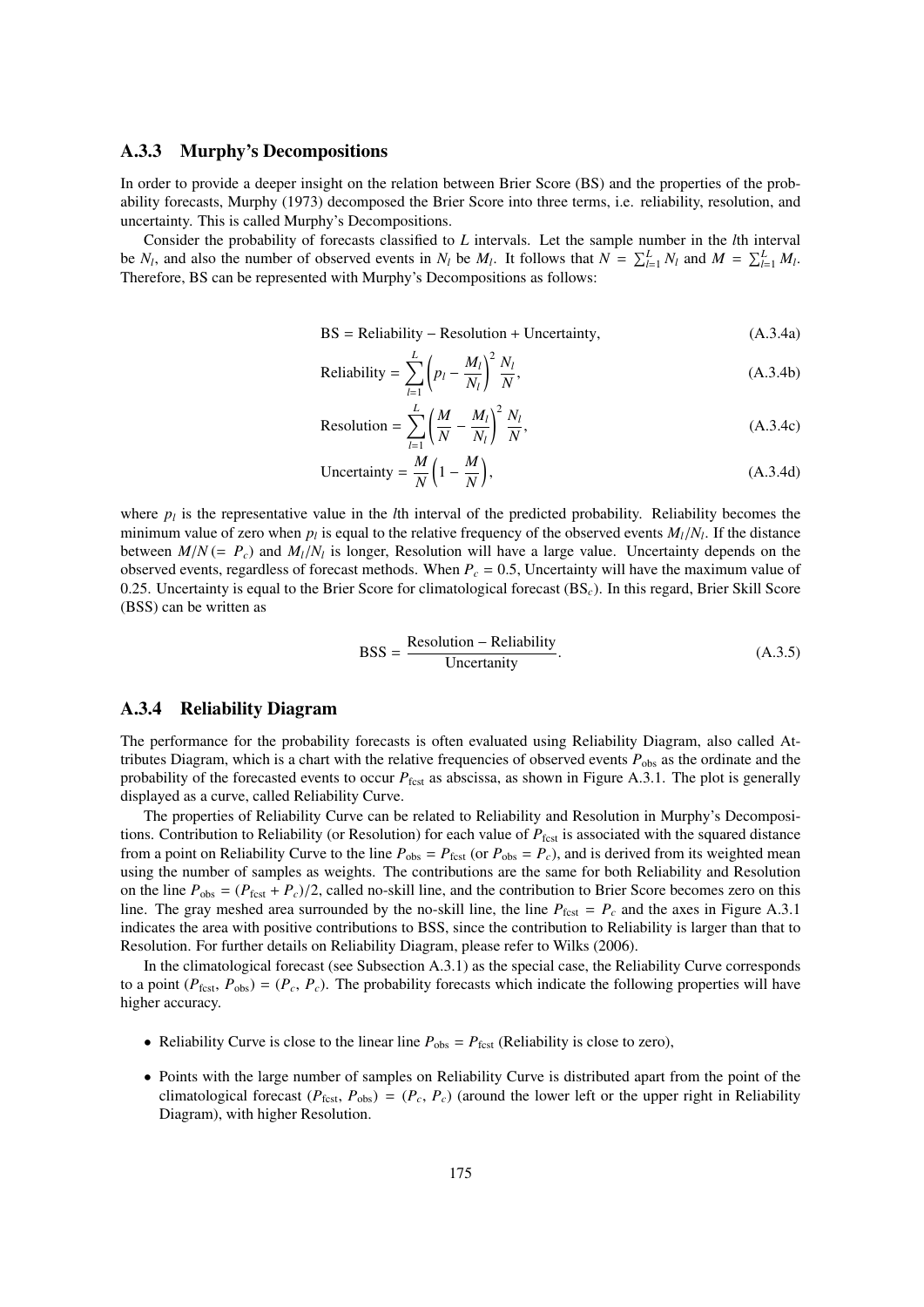

Figure A.3.1: Reliability Diagram. The ordinate is the relative frequencies of observed events  $P_{obs}$ , the abscissa is the probability of the forecasted events to occur  $P_{\text{fest}}$ , and the solid line is Reliability Curve. The gray meshed area indicates the existence of the positive contributions to BSS.

# A.3.5 ROC Area Skill Score

If two alternatives in a decision problem, whether the event occur or not, must be chosen on the basis of a probability forecast for a dichotomous variable, the determination which of the two alternatives will depend on the probability threshold. Relative Operating Characteristic (ROC) curve is often used to evaluate such decision problem. ROC curve is a schematic diagram whose ordinate and abscissa are Hit Rate (Hr) and False Alarm Rate (Fr), respectively, and made from the contingency tables with variations of the threshold values, as shown in Figure A.3.2.

The threshold value is lower around the upper right in the diagram, and higher around the lower left. The probability forecast is more accurate when the curve is more convex to the top because Hit Rate is more than False Alarm Rate, i.e. *Hr* > *Fr* around the upper left. Therefore, the area below ROC curve filled in gray, called ROC area (ROCA), will be wider with the higher value of information in the probability forecasts. For further details on ROC curve, please refer to Wilks (2006).

ROC Area Skill Score (ROCASS) is a validation index in reference to the probability forecasts with no value of information, i.e.  $Hr = Fr$ , and defined by

$$
ROCASS \equiv 2(ROCA - 0.5), \quad (-1 \le ROCASS \le 1). \tag{A.3.6}
$$

ROCASS is unity for perfect forecast, and zero for the forecast with no value of information, *e.g.* the forecast with a uniform probability which is randomly sampled from the range [1, 0].